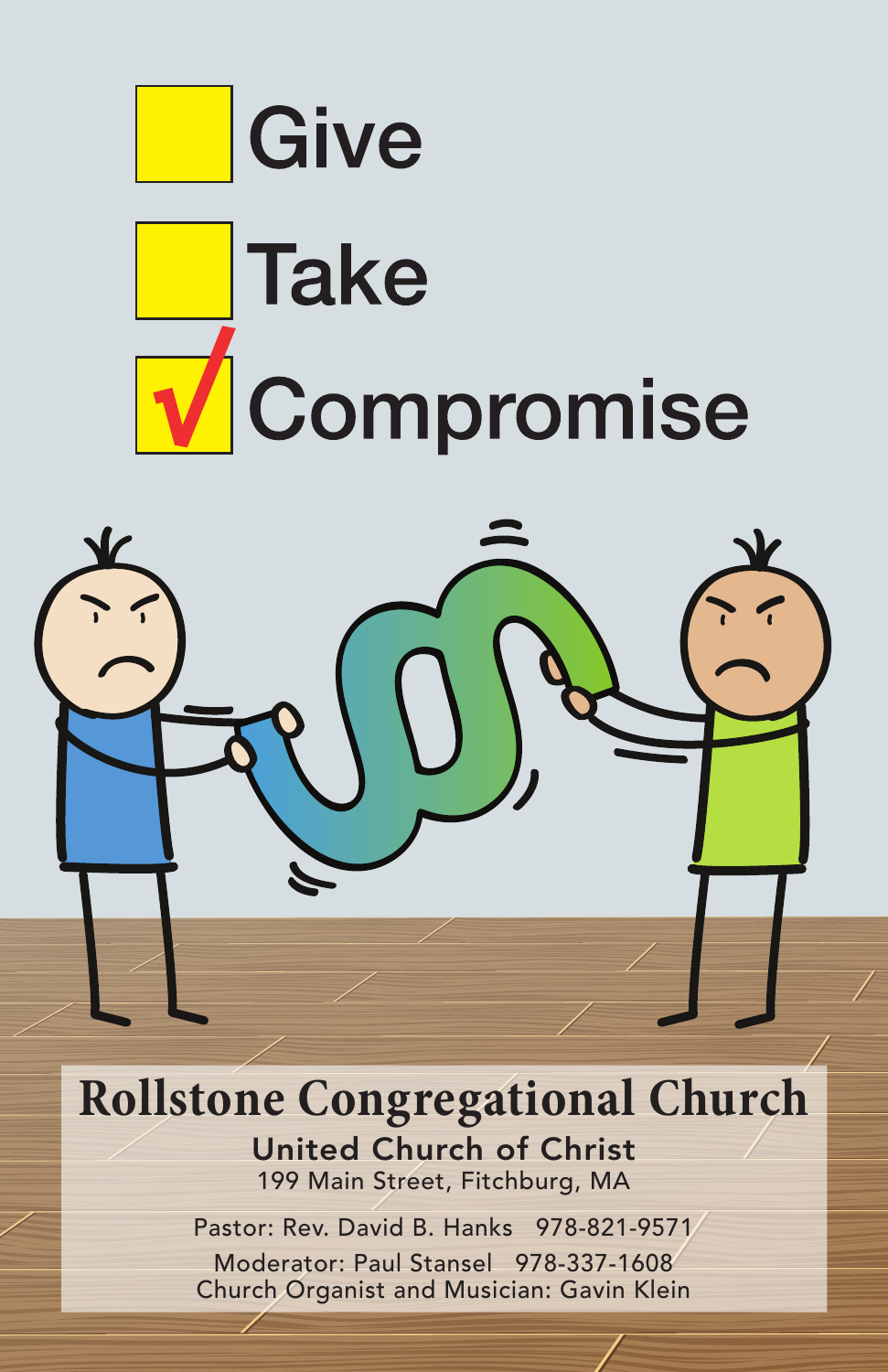# *Fifteenth Sunday after Pentecost* **September 13, 2020**

Prelude: Prelude on Amazing Grace **George Maxwell** 

# **Gathering Thoughts:**

Dear Brothers and Sisters, we wish that we could with certainty tell you a date as to when we will be worshipping in the church building, but we are moving cautiously as we observe what will happen as the schools begin to open up their buildings. We have decided that we will proceed slowly and that the services will be more like the ones you have been able to see virtually or have received via mail. Please continue to pray for the leadership team that is meeting frequently via computer conferences to ensure that our regathering will be safe and fulfilling. May God continue to surround you with His love and mercy as we live in these unusual times.

# **Let Us Rejoice as We Worship:**

Let us examine ourselves to see if we rest in faith.

We do not boast of our week's conquests, but we boast rather of the things that reveal our weakness.

Do you not know the stirrings of divine power laid beneath the hardships of everyday life?

Cultivated by humility to be released as a fragrance of new life is the power of the living Christ.

# **Opening Hymn: "In Christ There Is No East or West"**

In Christ there is no East or West, In Him no South or North; But one great fellowship of love Throughout the whole wide earth.

In Him shall true hearts everywhere Their high communion find; His service is the golden cord, Close binding humankind.

Join hands, then, members of the faith, Whatever your race may be! Who serves my Father as His child Is surely kin to me.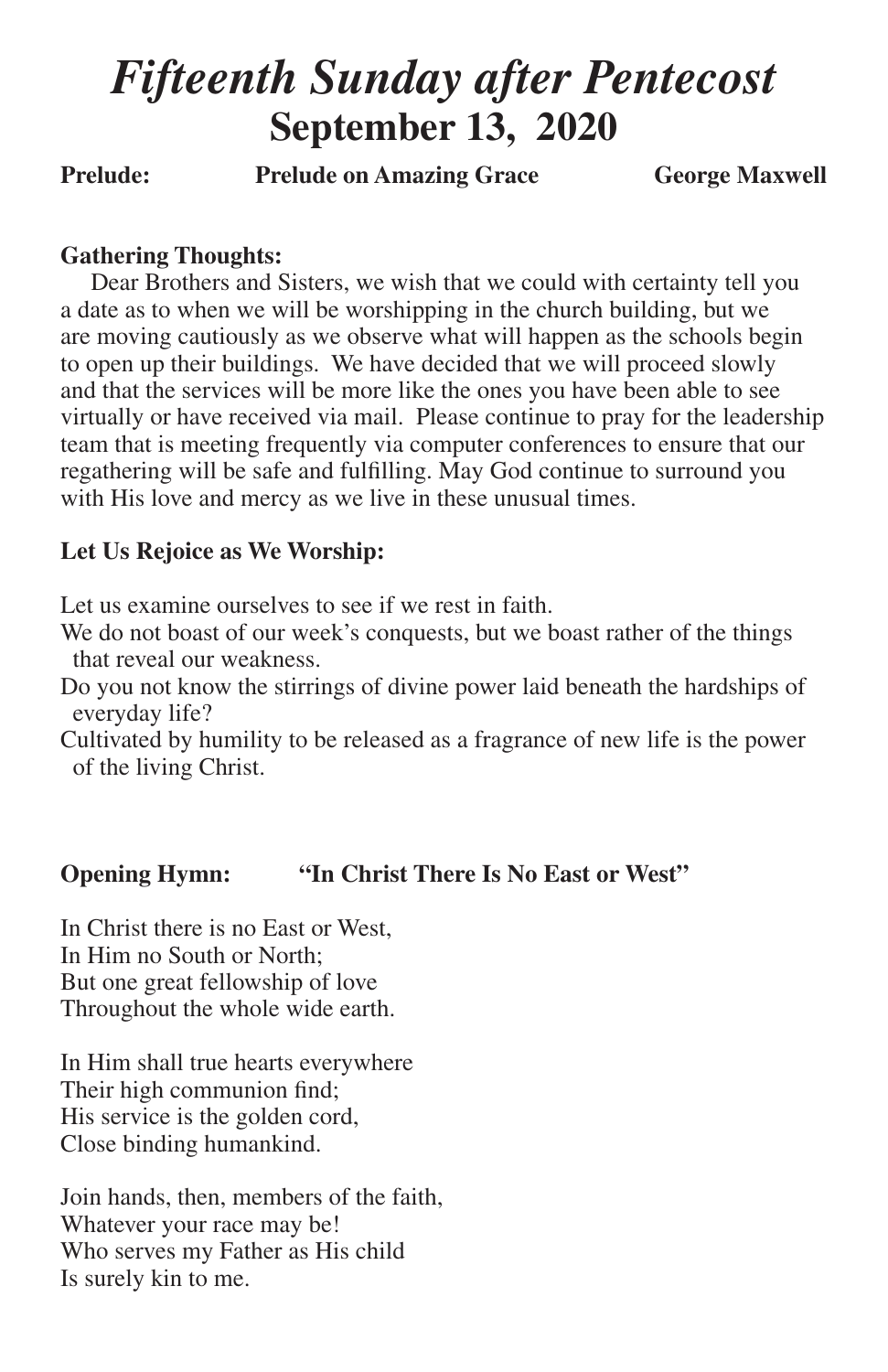In Christ now meet both East and West, In Him meet North and South; All Christly souls are one in Him Throughout the whole wide earth.

## **A Time of Prayer:**

How often we call out to you, O Lord, yet we do not incline an ear to the words spoken in the still quiet of our souls. We distance ourselves from your love and healing touch. Break the stubborn arrogance of our hearts, that we would embrace your unchanging word and know true peace that only comes from total submission to your will. For it is in his name we pray. Amen.

# **A Reading from the Scriptures: Romans 14:1-12 (NIV)**

14Welcome those who are weak in faith, but not for the purpose of quarreling over opinions. 2Some believe in eating anything, while the weak eat only vegetables. 3Those who eat must not despise those who abstain, and those who abstain must not pass judgement on those who eat; for God has welcomed them. 4Who are you to pass judgement on servants of another? It is before their own lord that they stand or fall. And they will be upheld, for the Lord is able to make them stand.

5 Some judge one day to be better than another, while others judge all days to be alike. Let all be fully convinced in their own minds. 6Those who observe the day, observe it in honour of the Lord. Also those who eat, eat in honour of the Lord, since they give thanks to God; while those who abstain, abstain in honour of the Lord and give thanks to God.

7 We do not live to ourselves, and we do not die to ourselves. 8If we live, we live to the Lord, and if we die, we die to the Lord; so then, whether we live or whether we die, we are the Lord's. 9For to this end Christ died and lived again, so that he might be Lord of both the dead and the living.

10 Why do you pass judgement on your brother or sister. Or you, why do you despise your brother or sister For we will all stand before the judgement seat of God. 11For it is written,

'As I live, says the Lord, every knee shall bow to me, and every tongue shall give praise to God.'

12So then, each of us will be accountable to God.

**Musical Interlude: There is a Fountain filled with Blood**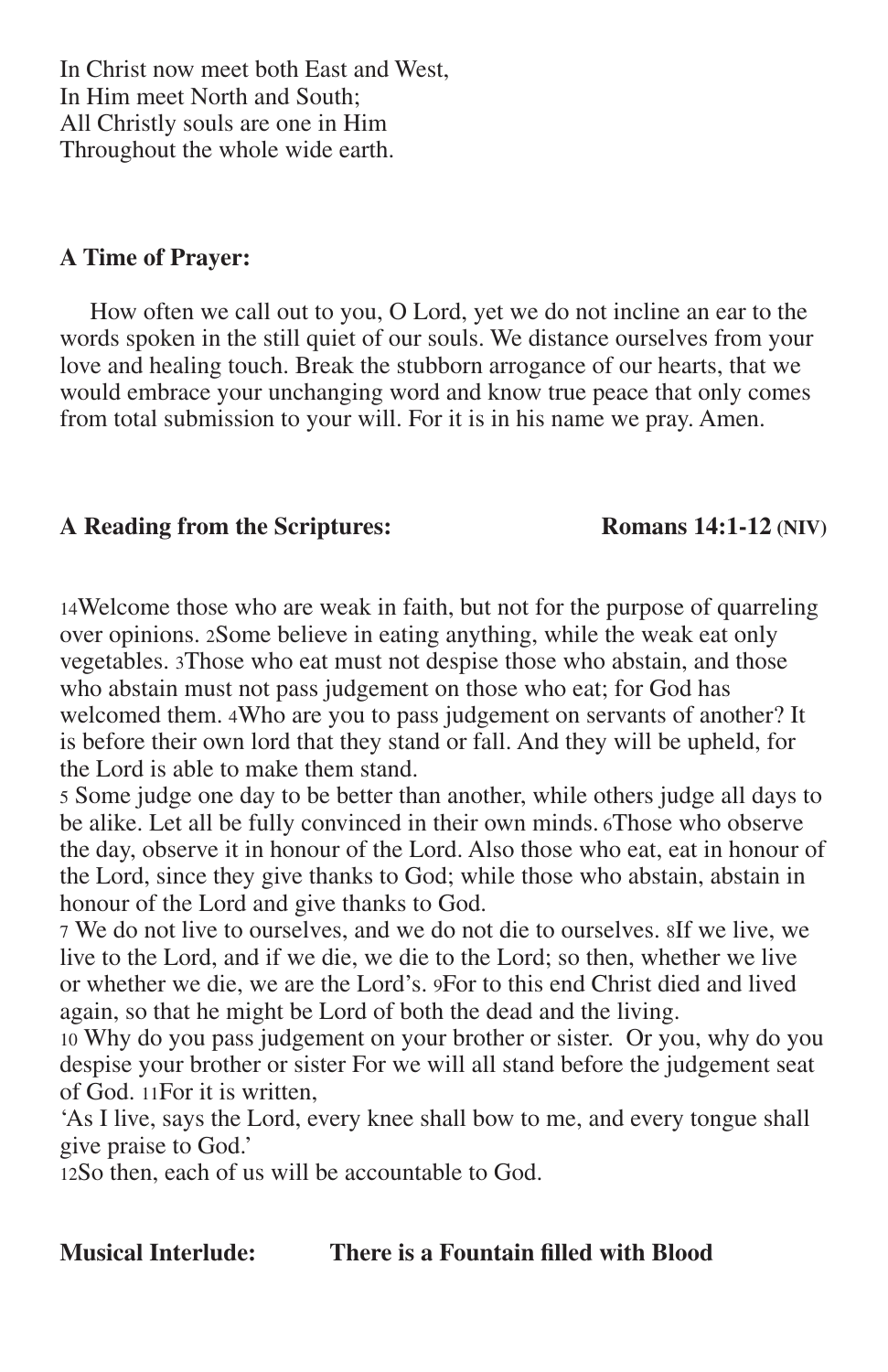There was a certain fellow — whom everyone agreed was a solid, good guy — he wanted a fishing boat more than anything. Specifically, he had his eye on a center console with an Evinrude E-TEC G2 outboard motor.

His wife was not so keen on this, citing various and sundry financial obligations that, in her opinion, should be satisfied first. He listened with attentive thoughtfulness to his endearing, sensitive wife, but bought the boat anyway.

Later, sensing her displeasure, he said lamely, "I'll tell you what: In the spirit of compromise, why don't you name the boat? Okay, hon?" This was a concession he thought would please her.

It did.

When he later went to the dock to prepare the boat for its maiden voyage, he was startled to discover that his wife had named his new boat, his pride and joy, "FOR SALE."

This compromise didn't have the outcome for which he had hoped. And for many, compromise is as unpalatable as cold coffee, as unwelcome as surprise visits from relatives and as distasteful as having to kiss toothless old Aunt Fanny on the lips.

For many, "compromise" is a nasty, negative word. To compromise is to display weakness, if not commit an absolute immorality. Some preachers, especially, hate compromise.

One preacher calls compromise "hell's Trojan horse." Charles Stanley, long-time pastor of First Baptist Church in Atlanta, calls compromise a "landmine." Other preachers point to the "danger" and "storms" of compromise, and offer, thankfully, how one might "weather the storms" of compromise.

Still others note the "high cost" of compromise. Some see compromise as an enemy that must be "conquered." Some consider compromise a pact with the devil. "Better to die with conviction, than to live with compromise," said the late Adrian Rogers, pastor, author and president of the Southern Baptist Convention.

There are very few sermons in praise of compromise. But this is one of them.

To be fair, when preachers rail against compromise, they're generally shouting about the danger of setting aside one's principles and core values in order to achieve unity, friendship or cooperation. Most preachers will acknowledge in a brief comment that compromise can be a good thing and perhaps even a necessary strategy. But having said this, as almost an afterthought, the pulpit pounding against compromise resumes.

Is it okay to compromise my core beliefs?

Of course, they make a point. No one wants to, or should, sacrifice their fundamental, absolute, core beliefs on the altar of public opinion. Nor should anyone surrender their values for the chimera of cooperation or unity. No one is comfortable with going along to get along.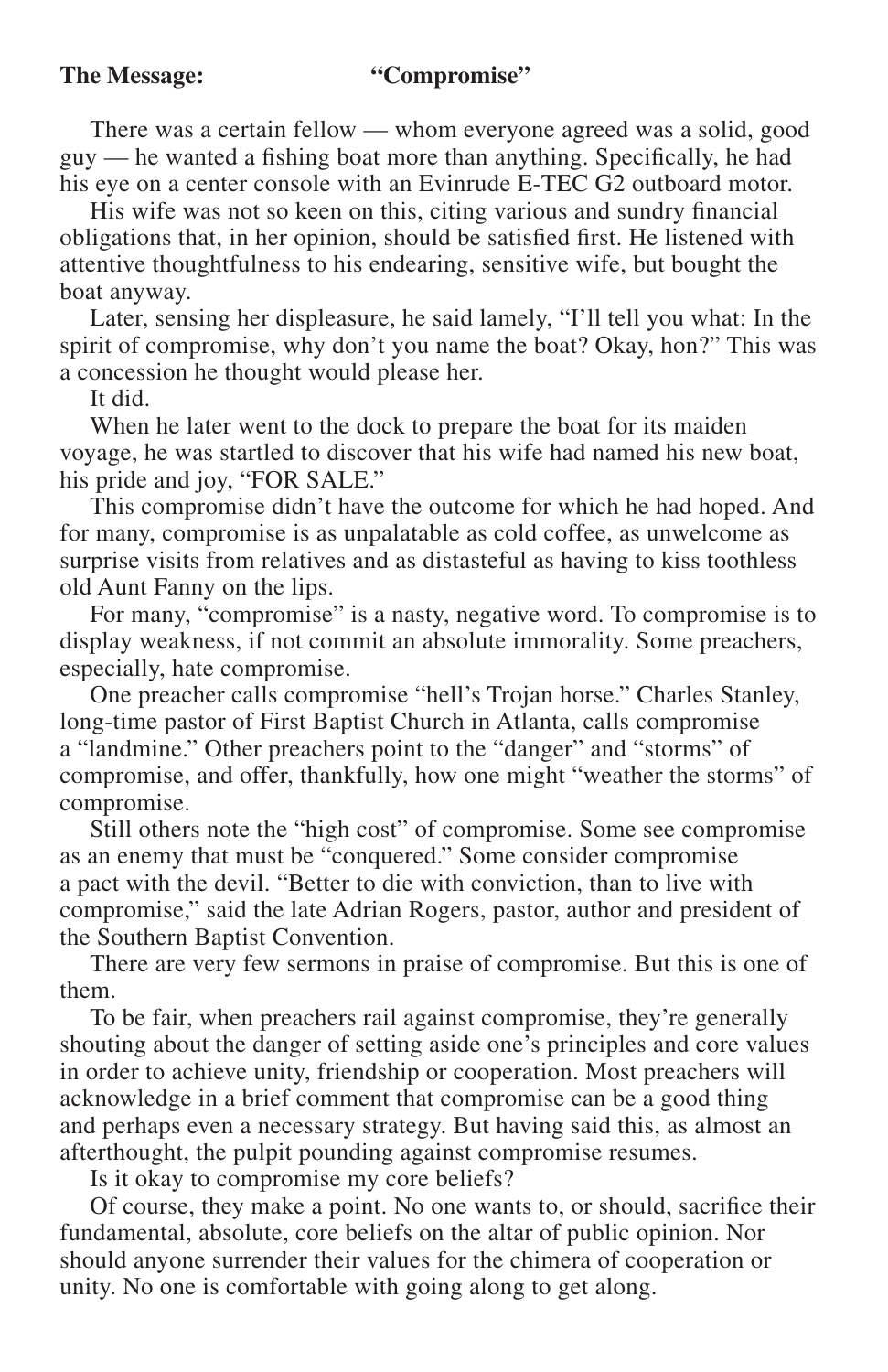Although — although — would it be heresy to suggest that one ought to be willing to reexamine one's core beliefs, given that yesterday's heresy is often today's orthodoxy?

And, as one surveys the theological history of the church, have not some so-called "core beliefs" changed, been modified and, on occasion, repudiated? Further, what kind of faith, what sort of mindset is it that is not afflicted, assailed and assaulted from time to time by doubts and misgivings? One might even suggest (dare it be mentioned?) that in his last hours, our Lord and Savior himself suggested a compromise — or at least asked if one was possible.

What sort of faith is an unexamined faith? Many of the great thinkers of the church wrestled with doubts.

Mother Teresa: "Darkness is such that I really do not see — neither with my mind nor with my reason — the place of God in my soul is blank — There is no God in me — when the pain of longing is so great — I just long and long for God … The torture and pain I can't explain."

Martin Luther, whose willingness to reexamine what he had believed for most of his life led to the Protestant Reformation, once wrote about a crisis of faith: "For more than a week I was close to the gates of death and hell. I trembled in all my members. Christ was wholly lost. I was shaken by desperation and blasphemy of God."

Charles Spurgeon, in his sermon "Desire of the Soul in Spiritual Darkness," bluntly claimed: "I think, when a man says, 'I never doubt,' it is quite time for us to doubt him, it is quite time for us to begin to say, 'Ah, poor soul, I am afraid you are not on the road at all' ..."

Pope Francis: "If one has the answers to all the questions — that is the proof that God is not with him. It means that he is a false prophet using religion for himself. The great leaders of the people of God, like Moses, have always left room for doubt. You must leave room for the Lord, not for our certainties; we must be humble."

These quite earnest Christians may not have been seeking a theological compromise, but the very fact that they did not consider their belief system to be set in theological concrete tells us that all this shouting about not compromising our fundamental values and core beliefs is a bit silly. The landscape of church history is littered with the detritus of whitened theological bones:

The Great Schism of 1054, which separated Eastern and Western rite churches, was about the Greek word filioque and its meaning.

Many of the creeds of the ancient church were formulated in the context of hotly debated theological issues, which the average pastor today would have difficulty explaining to a puzzled congregation.

The core beliefs of some Christians have banned instrumental music, icons, dramas and dancing.

The core beliefs of other Christians insist on Saturday worship, while others insist on only Sunday worship.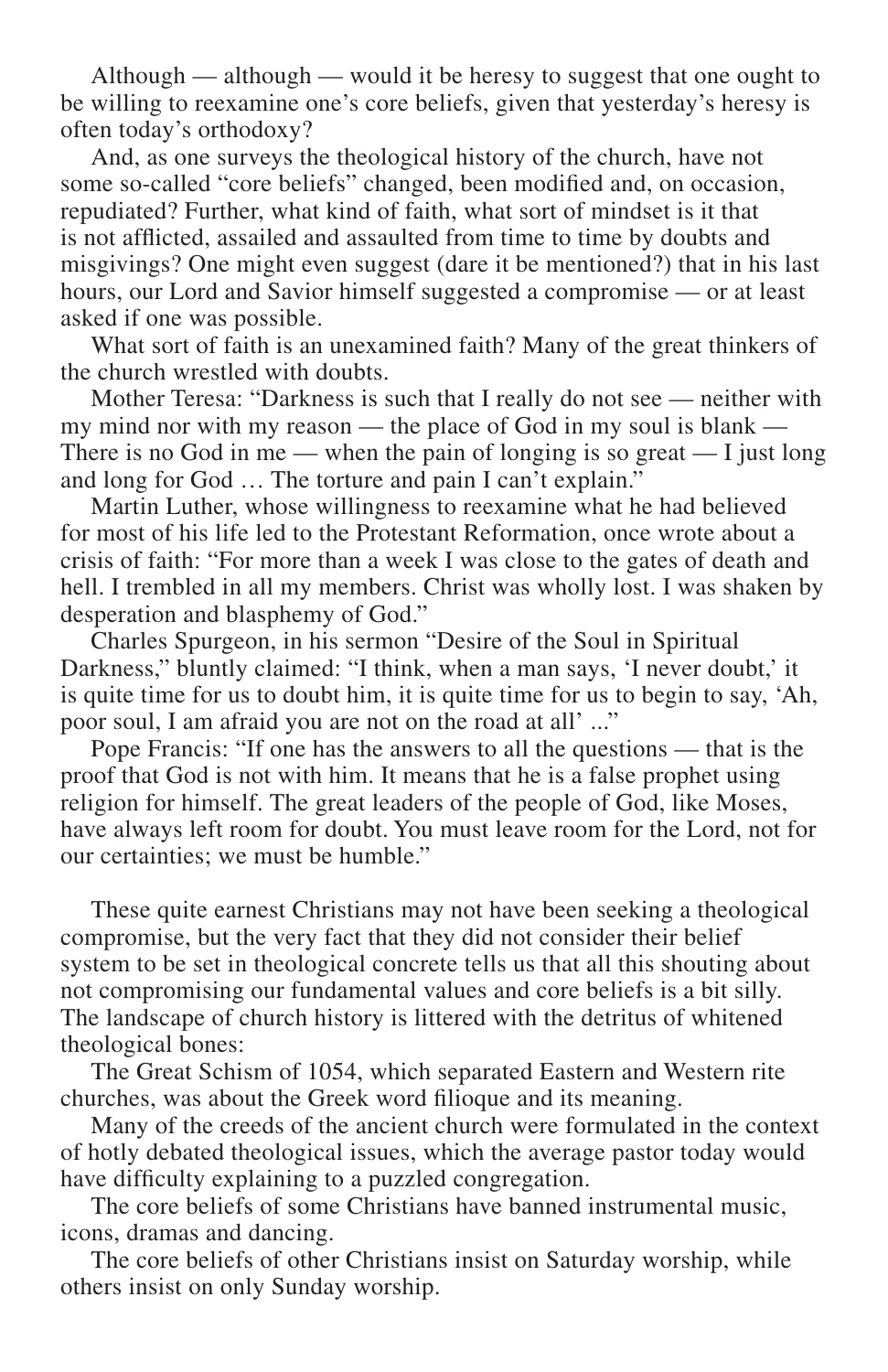For hundreds of years, the core beliefs of many Christians sanctioned the institution of slavery.

As we look back on these moments in church history, and others could be cited, do we not wonder why the rival parties — all of whom were Christians and followers of Jesus — could not find a way to lay down their devotion and idolatry to a core belief for the greater glory of God?

Therefore, maybe we should hesitate a moment before saying that to compromise a core belief is akin to making a pact with the devil. Our fundamental, essential beliefs must always be available for scrutiny, open to criticism and amenable to reason.

#### The Strong and the Weak

But then, what about issues that are not so fundamental? Now, we look at the Romans text for today. Paul addresses this question about nonessentials in these verses.

The problem was, in short, that what Paul deemed to be non-essential, some conscientious Roman Christians believed to be fundamental, nonnegotiable core values.

Unfortunately, these Christians are described as "weak," whereas Paul identifies himself and those of his camp as "strong" believers. He writes, "We who are strong ought to put up with the failings of the weak" (15:1). In writing in this way, he immediately sets up a rivalry: the strong vs. the weak; us vs. them. Strong is a positive word; weak is a negative word. And you have to wonder if Paul was aware that the "weak" were in the room. "Um, Paul, we're right here! We can hear everything you're saying."

It's not likely that the so-called weak were too happy with that particular classification. But they probably found some consolation by believing that although they might be weak, they were most decidedly right. And they would take orthodoxy over heterodoxy any day of the week. Call us whatever name you want, they say, but we happen to have the Bible on our side.

Paul, of course, disagrees, and if you read all of chapter 14 and verses 1-7 of chapter 15, you'll find that he talks to the so-called "strong" Christians most.

What makes strong Christians strong, in his view, is their willingness not to patronize their weaker siblings, but rather to work with them to achieve goals they have in common — thus allowing for mutual cooperation in the spreading of the gospel.

To borrow from a Buddhist metaphor, "weak" Christians have a very small, but, of course, sturdy boat. It is extraordinarily clean and tidy, and it's been built according to all the conventional specs and regs of the shipbuilding industry. This is a boat that will last.

"Strong" Christians have a big boat. It's not quite so sturdy and tidy. In fact, sometimes, it's downright messy. With so many people in the boat, everyone has their own ideas about this, that and the other thing. But what everyone has in common is a joy and love that embraces the chaos.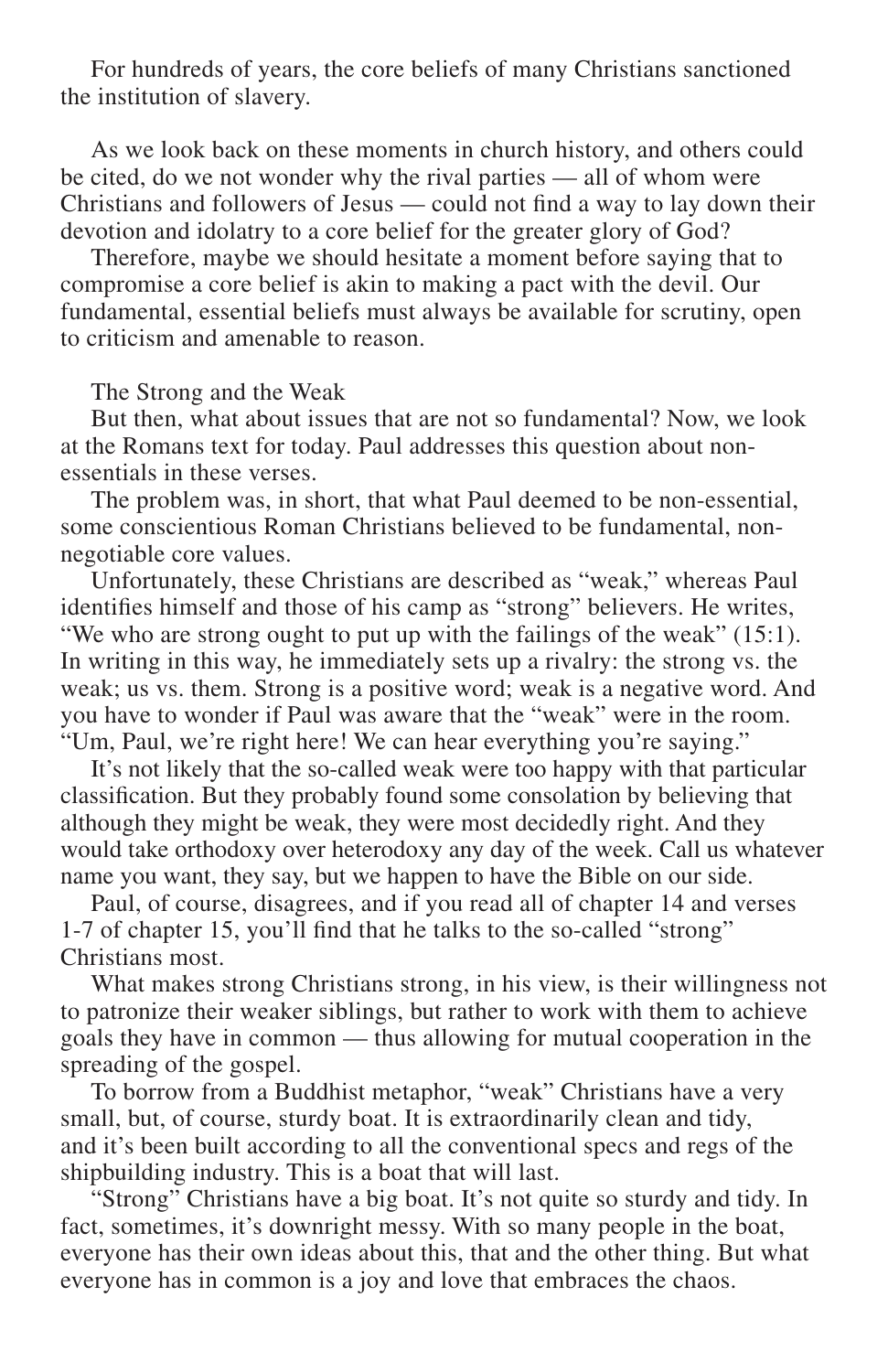Still, Paul is concerned about these strong Christians, not the weak ones. The weak ones are entrenched. Nothing can be done about them. But strong Christians need to be mature to reach out to the weak and maintain a connection with them. They should be neighborly: "Each of us must please our neighbor for the good purpose of building up the neighbor" (15:2).

The strong should also be welcoming. They should choose their battles, and remember that most things are nonessential issues: "Welcome those who are weak in faith, but not for the purpose of quarreling over opinions" (v. 1).

### It Is Not About Us

The strong rightly remember that in all the theological fussing that so often dominates our disputes, it is not about us. It is about God. "We do not live to ourselves, and we do not die to ourselves. If we live, we live to the Lord, and if we die, we die to the Lord; so then, whether we live or whether we die, we are the Lord's" (vv. 7-8).

Paul hopes that the strong will remember not to sit in judgment of their weaker siblings. He asks: Who are we to judge? "Who are you to pass judgment on servants of another? It is before their own lord that they stand or fall" (v. 4). And, in case the strong miss the point, he repeats it a few verses later: "Why do you pass judgment on your brother or sister? Or you, why do you despise your brother or sister? For we will all stand before the judgment seat of God" (v. 10). Clearly, the apostle is more irritated with these strong Christians than the weak ones. They must learn not to "pass judgment" or to "despise" their siblings in the faith.

#### Compromise Is Not a Dirty Word

Ambrose Bierce, lexicographer and author of the famous and amusing, The Devil's Dictionary, defines compromise as "such an adjustment of conflicting interests as gives each adversary the satisfaction of thinking he has got what he ought not to have, and is deprived of nothing except what was justly his due."

Unfortunately, in some compromises, the satisfaction of compromise is often missing. There's often a sour aftertaste that makes both parties in the crisis leery of future negotiations.

Such parties must decide if this is okay. If it is not, then reconciliation may not be possible. If it is, the whole thing might be messy and chaotic, but glorious!

#### **Musical Interlude: How Firm a Foundation**

**A Time of Prayer –** *let us remember all of our brothers and sisters on the prayer list, especially those who are having a difficult time during this period of social distancing. Please share your prayer concerns so that they may be added to the prayer list by emailing your concern to Pastor Dave at dbhanks92@comcast.net or by calling him direct at 978-821-9571. He is available every evening and on weekends. During this time we suggest that you create a prayer partner with whom you can pair up until we are able to worship together at the church.*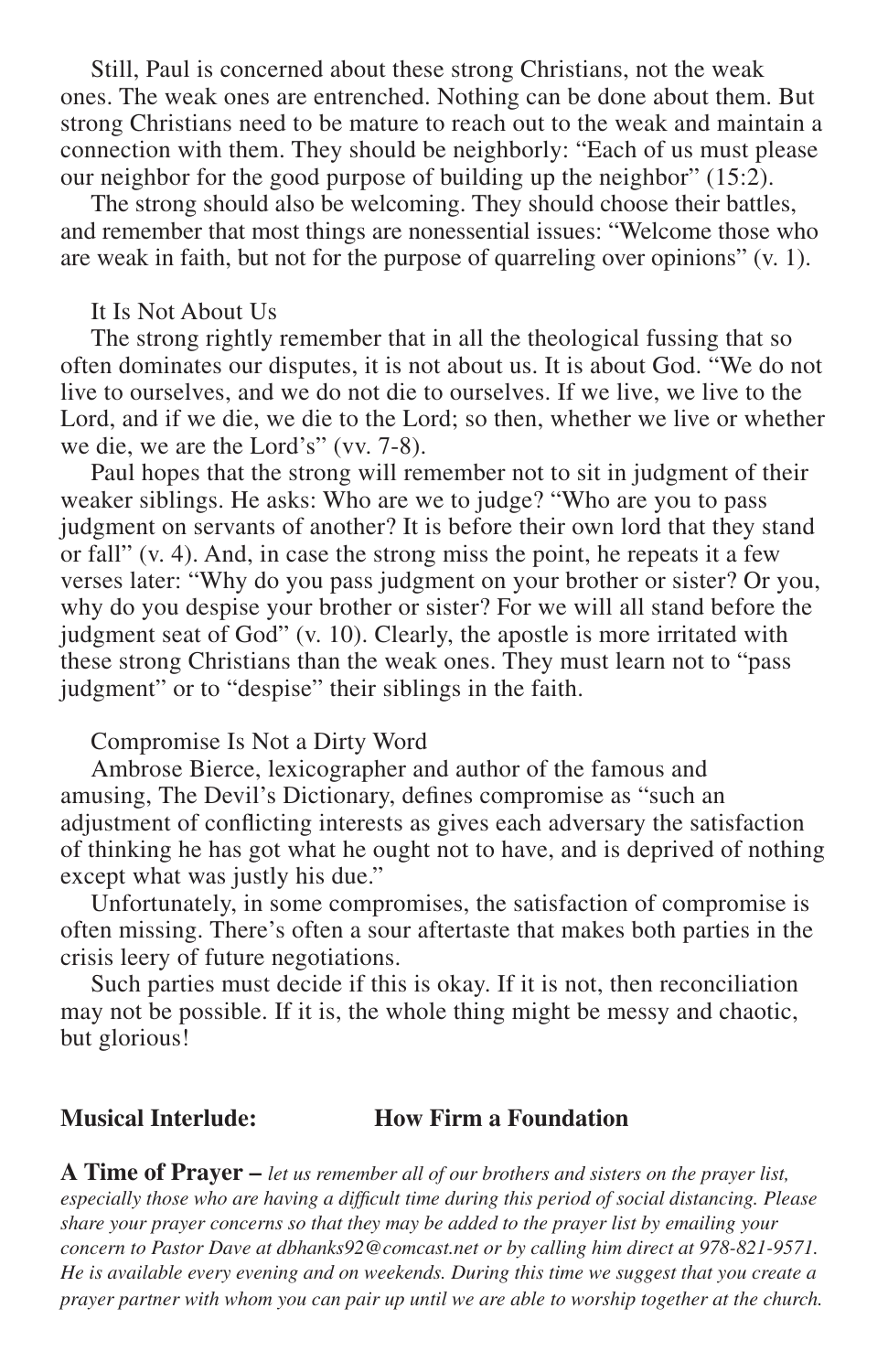As we enter into this time of prayer, O God, we offer our gratitude that you are always present to us. Instill in us a desire to so listen to others. Help us to listen with open hearts and open minds, that others might feel safe in our presence. Instill in us a spirit of serenity that others might feel accepted in your nonjudgmental grace. Free us from the tendency to label people and ideas and allow us instead to lean into mercy and kindness.

In the stillness of these moments, we acknowledge the times when we have been less than kind, merciful and open. Thank you for never banning us from your presence, loving God; help us to so love and accept others. We pray that you will, O God, call us into agreement with one another. May you urge us to end the divisions among us. This might not even be possible. For with fists clenched and jaws set, we grip tightly our perspectives and opinions, ready for battle with any who would challenge us.

Forgive us when we worship the god of Being Right. Desperate to belong somewhere, we claim allegiance to tribes of our own making — tribes of doctrine, of politics, of social location. Our quarrels reach your ears, and even as we stammer out our excuses, we know it is not your way.

For your way is excellent. Your way is relationship, discipleship, neighborliness, servanthood. Your way transcends the dim truths we might fashion from earthly assets. And your way seems impossible for us to imagine.

Help us to imagine it, O God, as we come into Your presence. Draw us into fellowship that we can share will together and also apart.

Imagine it for us, gracious God. Imagine it within us. Show us how to drop the nets, filled with our meager catch, which we clutch to ourselves, our paltry security, our self-made identity. Teach us to share. You have a better identity in mind for us. Make us into your fishers of people. Or perhaps we must simply allow ourselves to be caught by you first. Let us be one community, a tangle of faults and foibles, yet held in your net of grace. This is your way. We long for it, too.

And now as we continue in prayer let us remember the words of that prayer that Jesus taught us to lift up by saying.... "Our Father, who art in heaven, hallowed be thy name; thy kingdom come, thy will be done, on earth as it is in heaven. Give us this day our daily bread; and forgive us our debts, as we forgive our debtors; and lead us not into temptation, but deliver us from evil. For thine is the kingdom and the power and the glory, forever. Amen."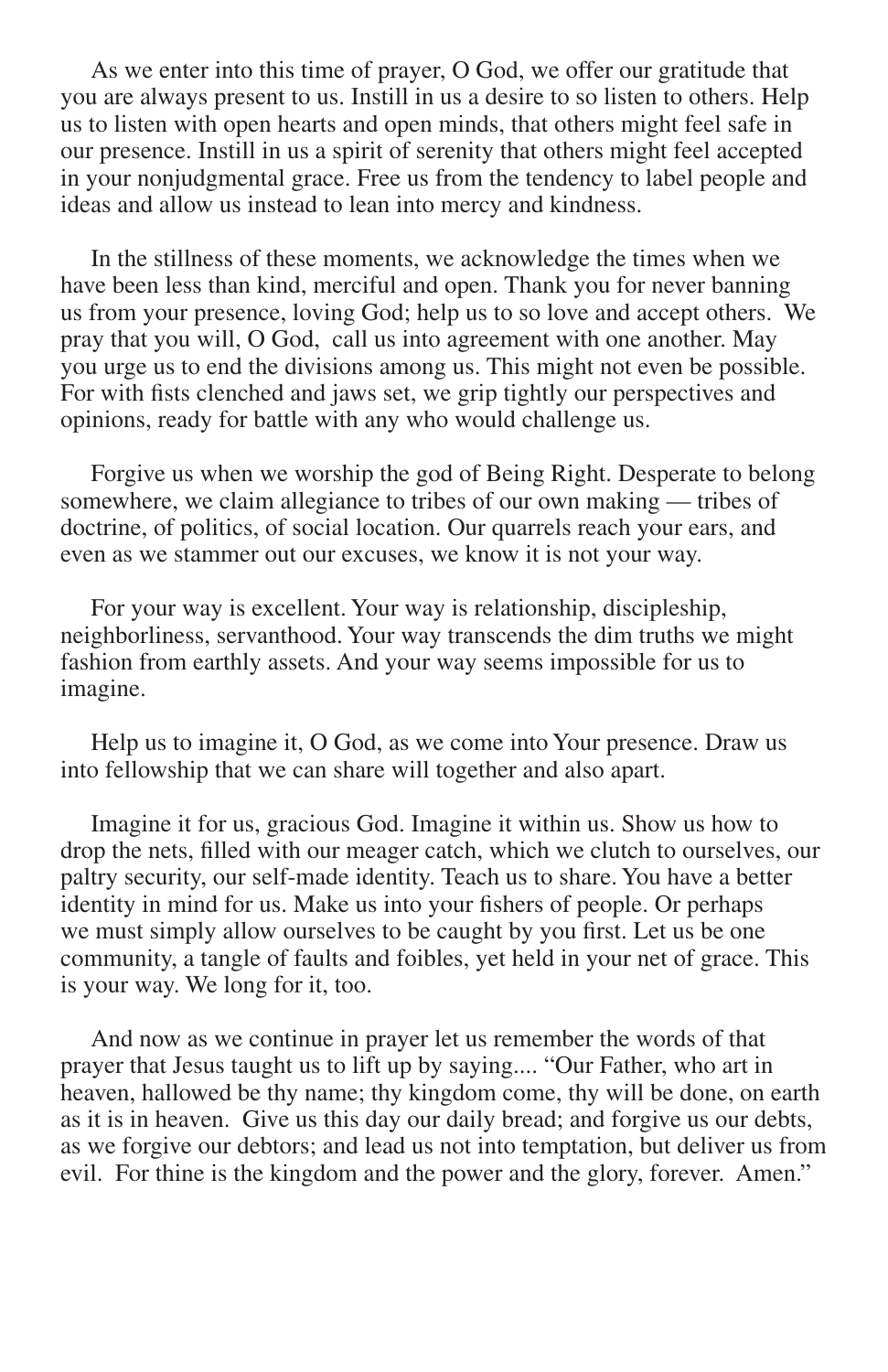# **Closing Hymn: "Blest Be the Tie That Binds"**

Blest be the tie that binds Our hearts in Christian love; The fellowship of kindred minds Is like to that above.

Before our Father's throne We pour our ardent prayers; Our fears, our hopes, our aims are one Our comforts and our cares.

We share each other's woes, Our mutual burdens bear; And often for each other flows The sympathizing tear.

When we asunder part, It gives us inward pain; But we shall still be joined in heart, And hope to meet again.

### **Benediction:**

May the God of steadfastness and encouragement grant you to live in harmony with one another, in accordance with Christ Jesus, so that together you may with one voice glorify the God and Father of our Lord Jesus Christ. Amen.

**Postlude: Menuet from Suite Gothique Léon Boëllmann**